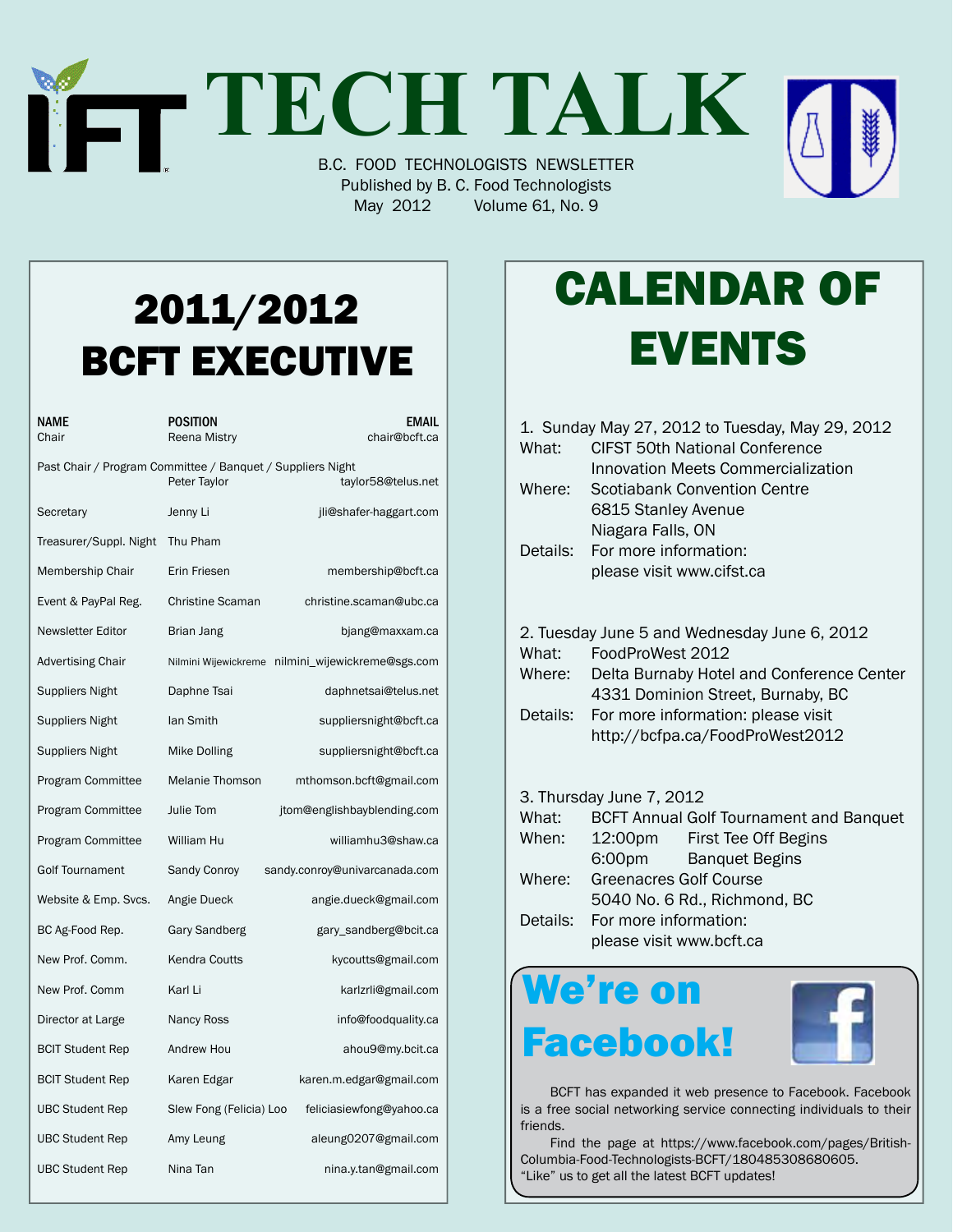May 2012, Vol. 61, No. 9 PAGE TWO

### BCFT Spring Event: Tours, Talks, & Treats!

#### By Melanie Thomson

BCFT Program Committee member

This year's BCFT spring event was held on April 17, 2012. The BCFT program committee organized this exciting event, which included a tour of Pace Processing's pizza manufacturing facility in Surrey, followed by refreshments, networking and a presentation by Ken Hall about the BC Food Innovation Centre.

Close to 30 members and guests enjoyed the tours led by BCFT members Karl Li and Nancy Ross. The recently constructed facility was designed with safe food manufacturing in mind, with a functional horseshoe shaped layout and clearly distinct areas for receiving, storage of materials and chemicals, processing, packaging and shipping.



*Pace Processing - Automated application of sauce on pizza dough*

We put on disposable hairnets, boots and lab coats and went through a hand wash station prior to entering the plant. Our tours led us from the beginning of the process to the end, pausing at each stop for questions. We particularly enjoyed seeing the production line in action, with its automated application of sauce and toppings, and the application of shrink wrap to the finished pizza.

 After a question and answer session, we headed over to the nearby Ramada Inn for the next part of our session. While enjoying refreshments, including freshly baked Pace Processing pizza, the group took



*Pace Processing - Pizzas ready for packing.*

advantage of the networking time.

The final portion of the event was a presentation by Ken Hall of the BC Food Innovation Centre. Ken explained to us the origins and structure of the Centre, its current operations and plans for the future. This facility and its services have been long-anticipated by the food industry in B.C., and it was exciting to hear about upcoming courses and planned research facilities. Please visit the BC Food Innovation Centre website for the latest information: http://www. foodinnovationcentre.ca/, or contact Ken Hall at ken@ foodinnovationcentre.ca.

 The evening ended with the presentation of gifts to express our gratitude to those who made the evening possible: to Karl Li of Pace Processing for his efforts in arranging our tour, to Nancy Ross for leading tours, and to Ken Hall for sharing his presentation on the BC Food Innovation Centre with our group.

 Please see the BCFT website and TechTalk for information about our upcoming events!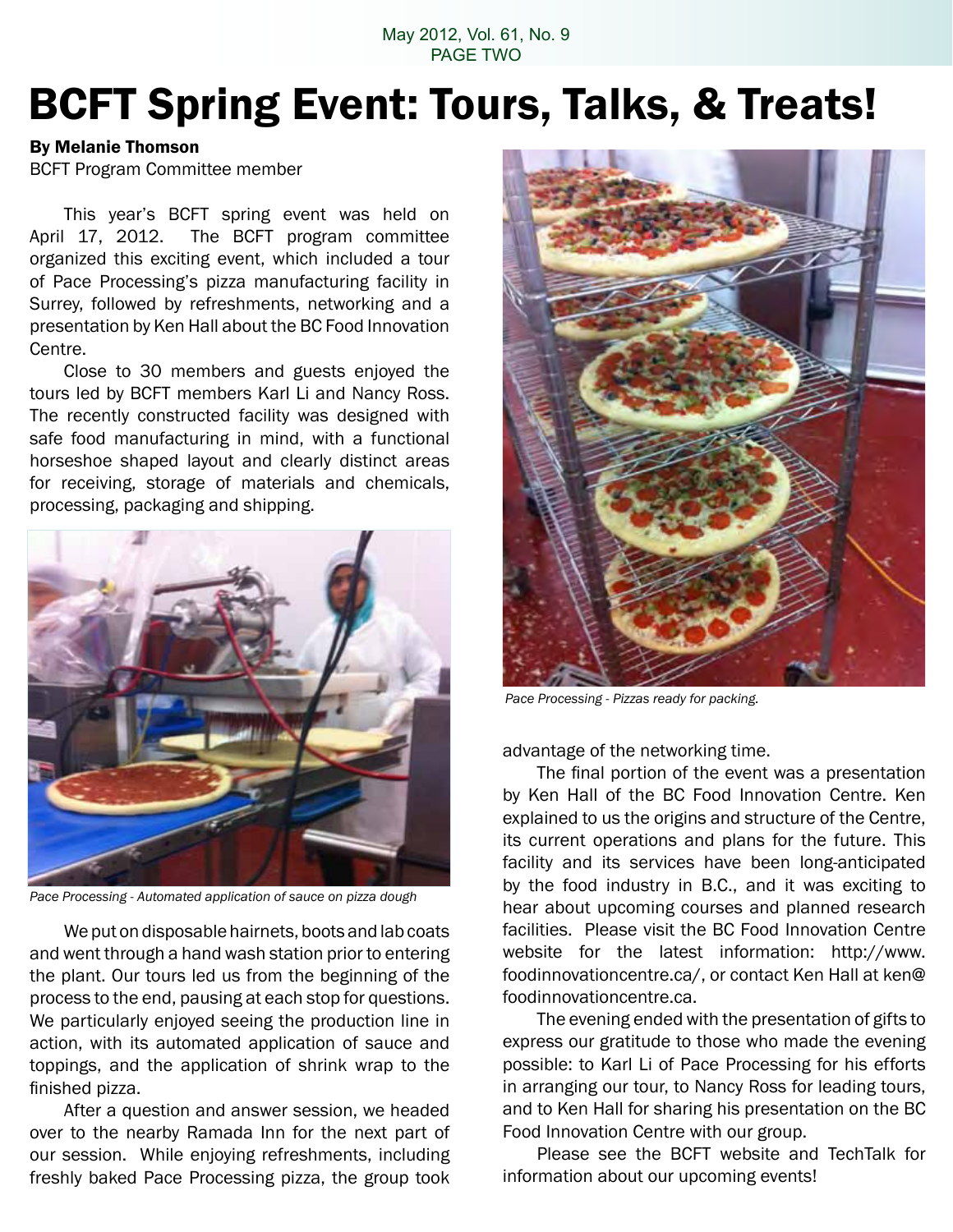## BCFT Website

 Please check out the BCFT website at www.bcft. ca for:

- Up to date information about upcoming BCFT events
- •
- Job Postings (http://www.bcft.ca/employment. html.) for those companies needing a hard working food technologist.

 If you have any feedback or events that you would like posted, please email Angie Dueck at webmaster@bcft.ca.

> **Nancy Bender** Sr. Account Representative Microbiology Products

3M Canada Company

804 Carleton Court, Annacis Island Delta, BC V3M 3M1 604 463 8374 Tel. Home Office 800 265 1840 Toll Free 7423 778 772 3716 Cell 800 665 4759 Fax Orders nabender@mmm.com



**Sandy Conroy** Account Manager

**Univar Canada Ltd.** 9800 Van Horne Way Richmond, BC V6X 1W5 Canada





*Dennis McTavish Account Manager*

*18663-60A Avenue Surrey, British Columbia Canada V3S 7P4*

*tel: 604.575.3188 fax: 604.575.3184 cell: 778.839.1432 TF: 1.800.268.6798 dennis@dempseycorporation.com www.dempseycorporation.com*



Cell: (778) 245-2211

**Vernon Lo, M.Sc.** *Western Region Sales Manager*

130- 18279 Blundell Road Customer Service Richmond, British Columbia Tel: 1-866-294-7914 Canada Fax: 1-877-294-7929 V6W 1L8 customerservice@debro.com

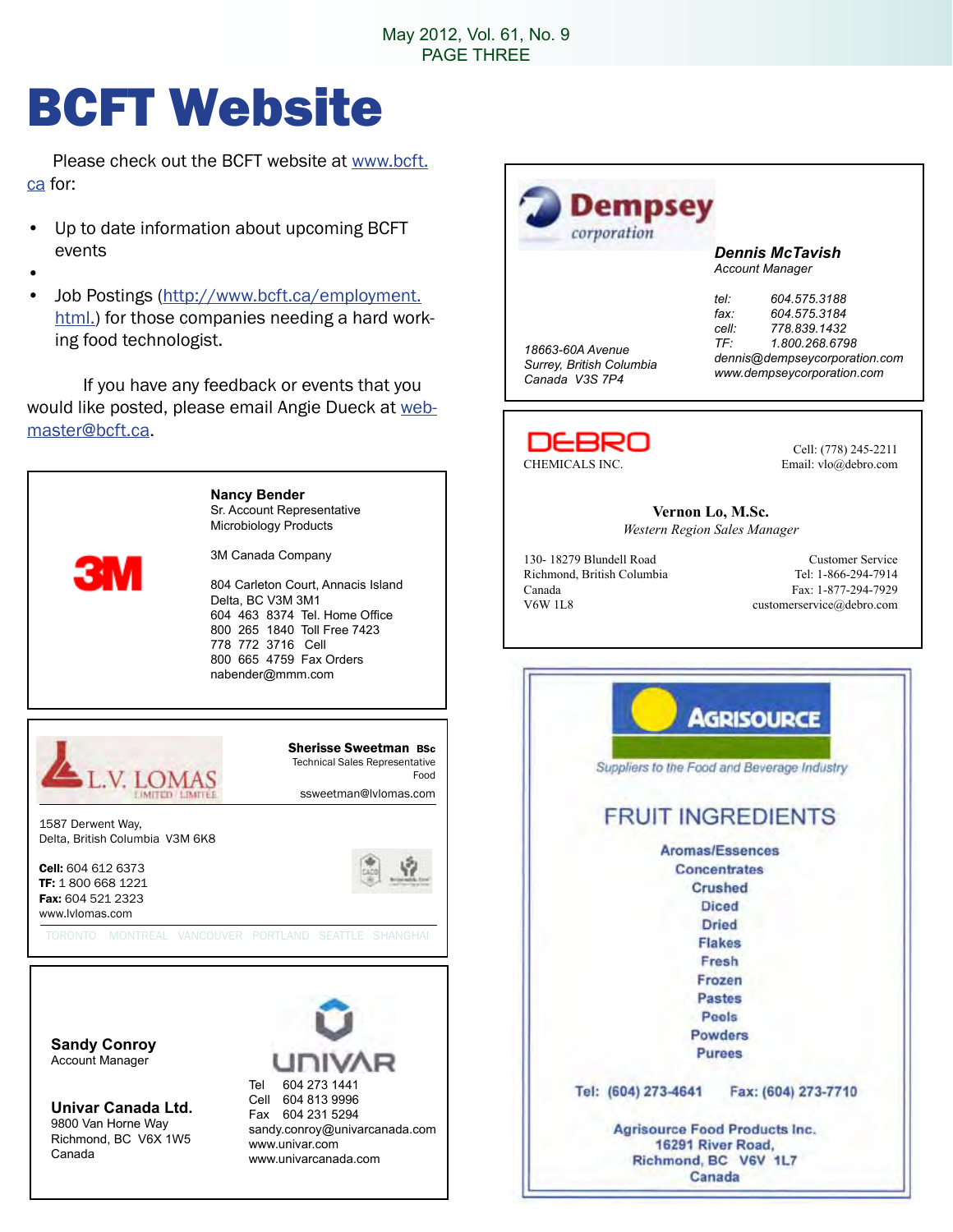#### May 2012, Vol. 61, No. 9 PAGE FOUR

## BCFT Annual Golf Tournament and Banquet

 BCFT invites you to the annual golf tournament and banquet to be held at Greenacres Golf Course in Richmond on Thursday, June 7, 2012. The BCFT social event of the year will include golf, dinner and door prizes. Guests are welcome.

 Golf format will be Texas Scramble. You can create your own team of four or we will match you with other golfers.

| Location: | <b>Greenacres Golf Course</b>       |
|-----------|-------------------------------------|
|           | 5040 No 6 Rd Richmond, BC V6V 1T1   |
|           | $(604)$ 273-1121                    |
| Time:     | Golf: First Tee Off time at 12 noon |
|           | Banquet to follow at 6:00 pm        |
|           |                                     |

#### Prices:

Golf and Banquet - \$125

Golf and Banquet - Student Member Rate - \$95 Banquet Only - BCFT Member - \$45 Banquet Only - BCFT Non-Member -\$65 Banquet Only - Student Member Rate - \$30

 Golf carts are not included and can be made available directly from Greenacres Golf Course.



 For any questions or comments contact Sandy Conroy at sandy.conroy@univarcanada.com. Please register with Christine Scaman – christine.scaman@ ubc.ca Please indicate whether you are a BCFT member, and if you wish to register for both golf and the banquet or the banquet only. Please contact Peter Taylor at taylor58@telus.net with donations, prizes and golf sponsorships.



### **Expertise in Food Analysis**

- Microbiology
- Food Chemistry
- Nutritional Labelling
- Residue Testing
- **Environmental Monitoring**

Tel: 604 734 7276 Toll free: 1 800 665 8566 foodsafety-yvr@maxxamanalytics.com

www.maxxam.ca



Trans Fat

Cholesterol

otassium

Sodium









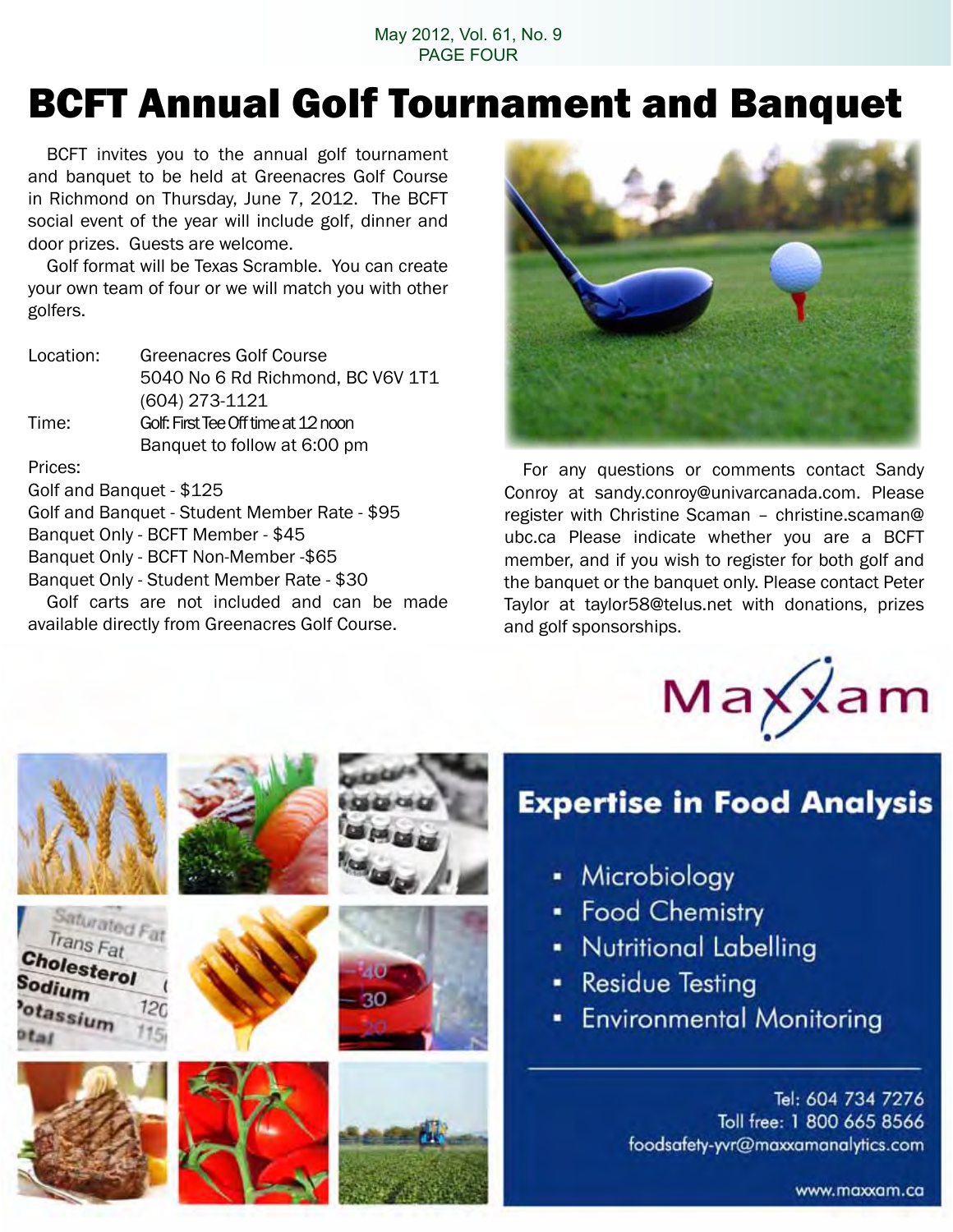#### May 2012, Vol. 61, No. 9 PAGE FIVE

### Need scientific talent?...Consider UBC Science Co-op!



 UBC Science Co-op enables employers to hire motivated and energetic students, who have acquired the academic knowledge and professional skill sets to be effective in real-life work-experience opportunities. With having placed students in a variety of more than 1,100 4-month Co-op positions in our last fiscal year, we definitely have the expertise to assist in creating great Co-op placements.

Benefits of hiring a Co-op student:

- Reduced hiring costs
- Assistance with unique or short-term projects
- Development of new concepts, providing a fresh perspective
- Identifying future employees and managing staff levels during busy periods



Available Science disciplines include:

- **Biochemistry and Molecular Biology**
- **Biology**
- • Biotechnology
- Chemistry
- • Computer Science
- Engineering Physics
- **Environmental Sciences**
- **Food & Nutritional Science**
- Microbiology & Immunology
- **Statistics & Math**

 For additional information regarding the UBC Science Co-op program, please click here.

 To discuss how a student from our program may contribute to your organization's goals and objectives, then please contact Chris McKinnon at 604-827- 3303 or at cmckinnon@sciencecoop.ubc.ca.

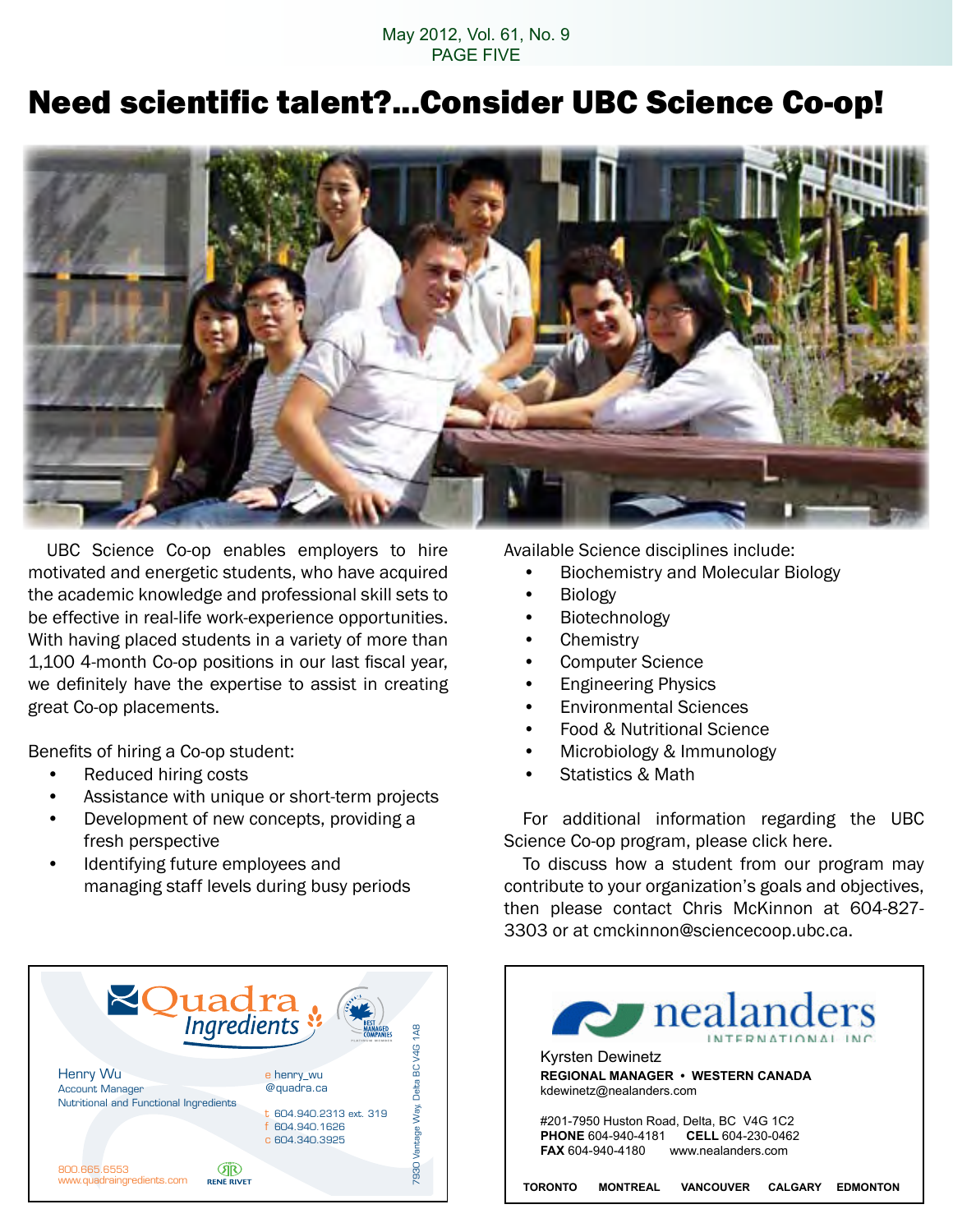### Think About Advertising Your Business in *Tech Talk*

You can't afford to miss this opportunity to advertise!

*Tech Talk* is published approximately nine times a year by the British Columbia Food Technologists Association (BCFT). As the official publication of the association, *Tech Talk* reaches the local audience of individuals in the Food Science and Technology profession - your ad in Tech Talk will keep you on top of our readership of over 300 individuals.

For complete details on placing your ad in Tech Talk, contact:

Nilmini Wijewickreme SGS Canada Inc., 50-655 West Kent Avenue North Vancouver, BC, V6P 6T7 Tel: 604-324-1166 Ext 5294 Fax: 604-324-1177 E-mail: nilmini\_wijewickreme@sgs.com.

 We accept ready-to-print copy of your ad in PDF or TIFF format in color or black & white, or a hard copy of business cards. The advertisements also can be sent via email in any digital format. For example, a high-resolution (300 dpi or better) scanned copy, or digital format (e.g., EPS or PDF) of the ad.

#### RATES

| Business card $(4" \times 2")$               |                                         | \$30  |
|----------------------------------------------|-----------------------------------------|-------|
| Page Sponsor (8" x 2")                       |                                         | \$50  |
| $\frac{1}{4}$ Page Sponsor $(4" \times 5")$  |                                         | \$60  |
| $\frac{1}{2}$ Page Sponsor $(4" \times 10")$ |                                         | \$90  |
| Full Page Sponsor(8" x 10")                  | Rates indicated are on per issue basis. | \$150 |
|                                              | Discounts up to 10% are available for   |       |

**THE SERVICES YOu NEED ALL IN A ONE STOP SHOP**



#### **ANALYTICAL SERVICES**

- Pesticide & Drug Residue
- Trace Elements & Heavy Metals
- **Feed Analysis**
- **Contaminants**
- **Nutritional Labelling & Chemistry**
- **Microbiology**
- Aquaculture & Seafood
- And more

#### **CONTACT DETAILS**

*advertising in multiple issues.*

SGS Canada Inc. 50-655 West Kent Avenue North Vancouver, B.C. V6P 6T7 Tel. (604) 324 1166 Fax. (604) 324 1177 Email : ca.vancouveragrilab@sgs.com

#### **WWW.CA.SGS.COM**

**SGS IS THE WORLD'S LEADING INSPECTION, VERIFICATION, TESTING AND CERTIFICATION COMPANY**

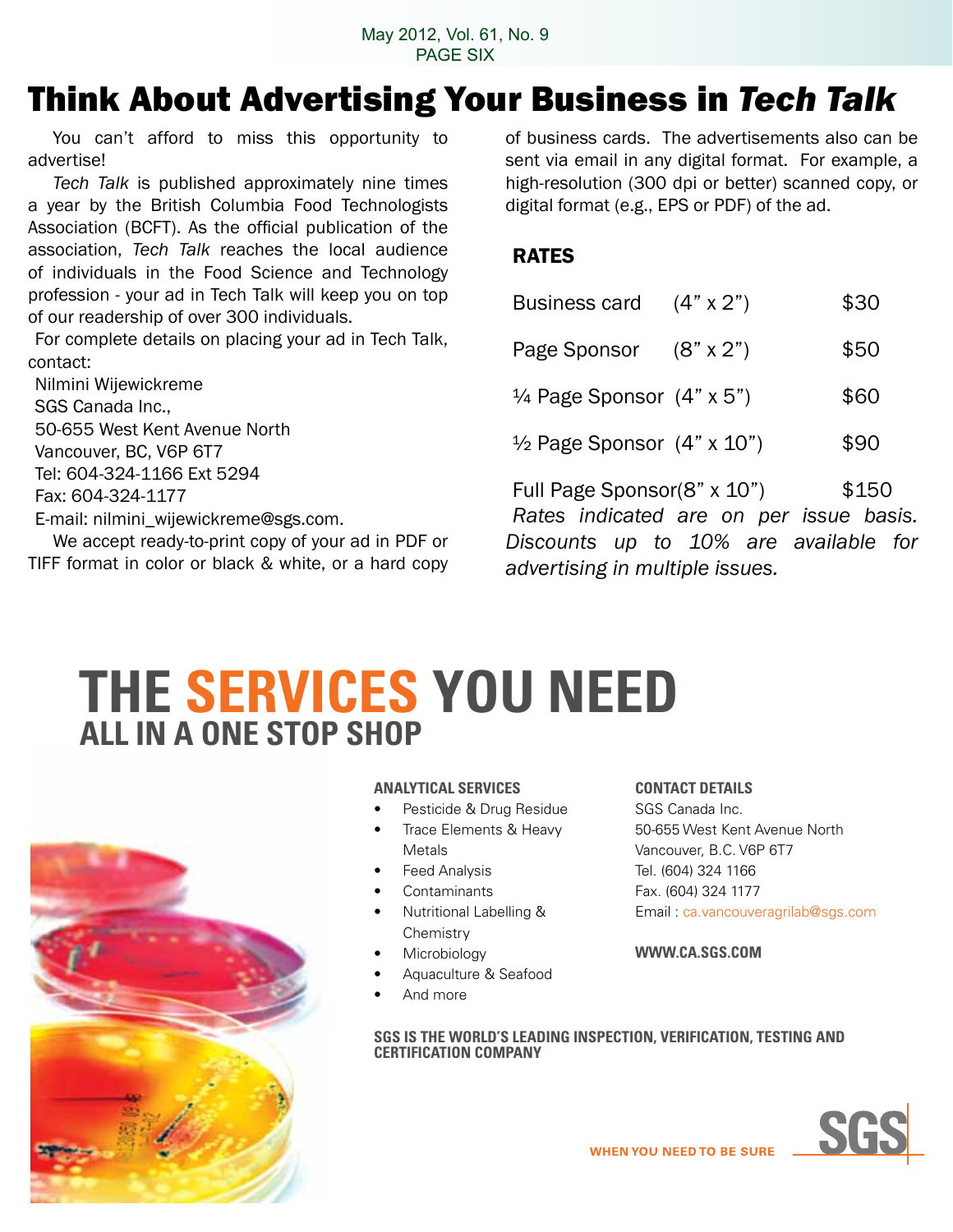#### May 2012, Vol. 61, No. 9 PAGE SEVEN



## Calling all UBC FNH, Nutritional Sciences &

 Are you a graduate of the FNH, Nutritional Sciences, or Food Sciences program at UBC? Then we would like to reconnect with you! The Food, Nutrition and Health program at UBC wants to stay connected with its alumni.

If you are interested, send us a quick e-mail at fnh. alumni@ubc.ca to update your contact information (name, email, major and year of graduation).

Or, connect with us by Facebook by joining our group at "UBC FNH Alumni". A great way to stay upto-date with the program and to connect with former classmates!

#### The BCFT is Looking for You!

 As you know the BCFT is run entirely by volunteers and once again we are soliciting members for their interest in participating in next year's executive. We will have a number of vacancies to fill. Help keep our flame burning bright.

 If you are interested in volunteering please contact Reena Mistry at chair@bcft.ca.

#### **Lucie Nicholls** General Manager

#212-1515 Broadway Street Port Coquitlam, BC V3C 6M2 Canada

Tel: 604-468-9800 Toll Free: 1-866-468-9800 Fax: 604-468-9801 Cell: 604-866-9804 www.carmiflavors.com lucienicholls@carmiflavors.com

### **Food Sciences Grads!** For Employers and Job Searchers

 BCFT sponsors 'no-charge' job postings on our website. Please ensure the posting is in pdf or word document form. Optionally, we can provide a form for the job posting.

 Check out the current positions available at this link: www.bcft.ca/employment.html

 For more information or to post a job, please contact Angie Dueck at employment@bcft.ca.